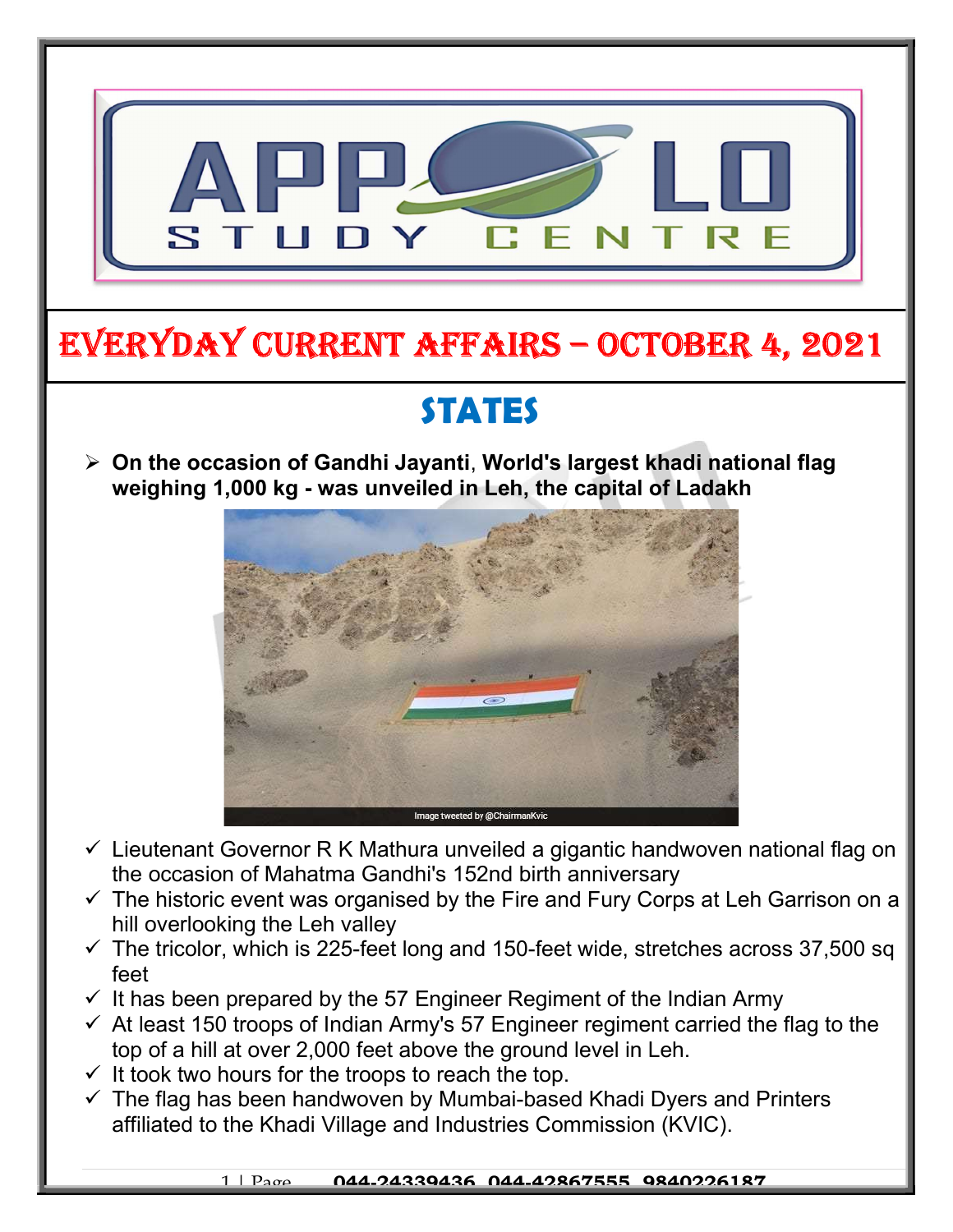$\checkmark$  Army Chief General Manoj Mukund Naravane, who is on a two-day visit to Ladakh, was also present along with other army officials during the inauguration of the flag.

## NATIONAL

- The national rollout of Zydus Cadila's Covid-19 vaccine, ZyCoV-D, as part of the country's immunization programme - is expected by October 15-20
- $\checkmark$  Different batches of Zy-CoV-D are currently undergoing a final round of quality checks at the country's apex vaccine testing laboratory in Himachal Pradesh.
- $\checkmark$  The three-dose needle-free ZyCoV-D vaccine is the first vaccine in the country that has received emergency use authorization (EUA) for being administered to people aged 12 years and above.
- $\checkmark$  The vaccine is based on the plasmid DNA technology and follows a three-dose regimen with a 28-day gap between each dose.
- $\checkmark$  Developed in partnership with the department of biotechnology, ZyCoV-D is a first-of-its-kind DNA vaccine that produces the spike protein of the SARS-CoV-2 to elicit an immune response.
- $\checkmark$  It is an intra-dermal vaccine (below the skin) that must be applied using a 'needlefree injector', which will help in reducing side effects.
- $\checkmark$  The countrywide advanced human trials of the vaccine concluded in July this year.
- $\triangleright$  On October 3, the government has launched the 'Kamdhenu Deepawali 2021' campaign that will facilitate manufacture and marketing of more than 100 crore cow-dung based earthen lamps and Laxmi-Ganesh idols



- $\checkmark$  Former cabinet minister and former chairman of Rashtriya Kamdhenu Aayog, Vallabhbhai Kathiria, and Fisheries & Animal Husbandry Minister Parshottam Rupala launched the campaign during a webinar
- $\checkmark$  Kamdhenu Deepawali campaign is launched to empower cow owners with economic use of cow dung, cow urine and dairy products such as milks, curd and ghee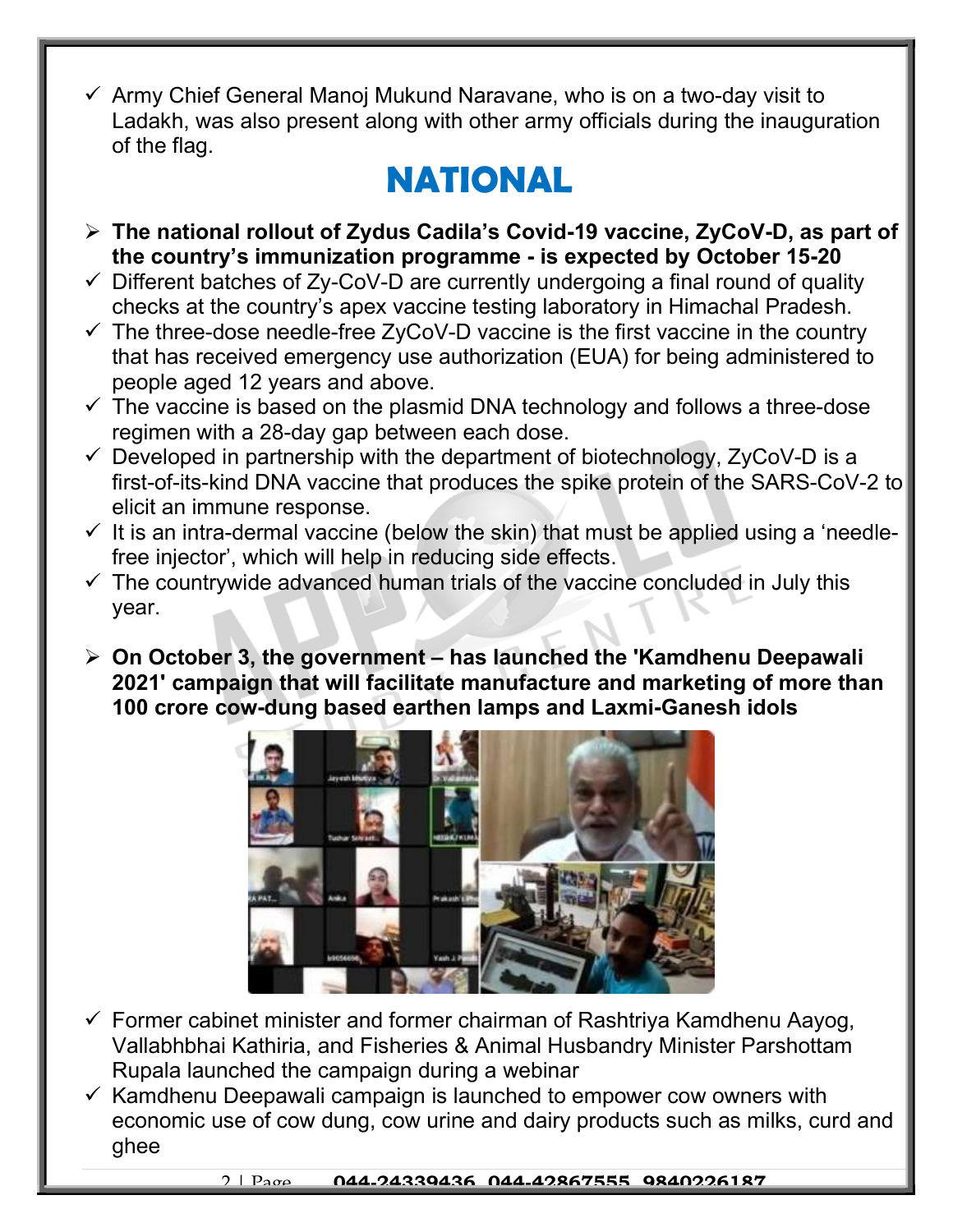- $\checkmark$  Rashtriya Kamdhenu Aayog provided training to several cow dung based startups along with many volunteer organizations across India.
- $\checkmark$  Using the Panchgavya from cow, more than 300 items are made now, which includes Deepak, Lamps, Candles, Sambrani cup, Dhoopbatti, incense sticks, Hard board, Wall piece, Laxmi-Ganesh idols etc.,

# INDIA AND NEIGHBOURS

- $\triangleright$  In a first, India has conducted a special training course for diplomats of six Indian Ocean Region (IOR) countries
- $\checkmark$  Thirty-five diplomats from Madagascar, Comoros, Seychelles, Mauritius, Sri Lanka and Maldives participated in the two-week special course held at the Sushma Swaraj Institute of Foreign Service, New Delhi
- $\checkmark$  The course covered modules on India's polity, foreign policy, contemporary maritime issues, humanitarian assistance, disaster relief, international framework under UNCLOS, multilateral and economic diplomacy, diplomatic protocol, health diplomacy and climate change challenges
- $\checkmark$  According to the government, this first-ever course will further promote mutual understanding and cooperation between IOR countries

#### SPORTS

 Hyderabad-based Indian shooter Dhanush Srikanth - created history by clinching the 10m air rifle men's team gold at the ISSF Junior World Championships in Lima, Peru, on October 2



- $\checkmark$  Dhanush became the first Indian and perhaps the only shooter with hearing and speech impairment in the world to win a gold medal in the ISSF Worlds.
- $\checkmark$  Dhanush, along with Paarth Makhija and Rajpreet Singh, defeated a strong team from USA that included Tokyo Olympics gold medallist William Shaner, besides William Kissell and John Blanton.
- $\checkmark$  The Indian trio topped the second qualification round with a total score of 624.5, while the Americans shot 622.5 to qualify for the gold-medal match.
- $\checkmark$  Earlier, Dhanush bagged gold in the 10m air rifle mixed team event at the Asian Championships in 2019